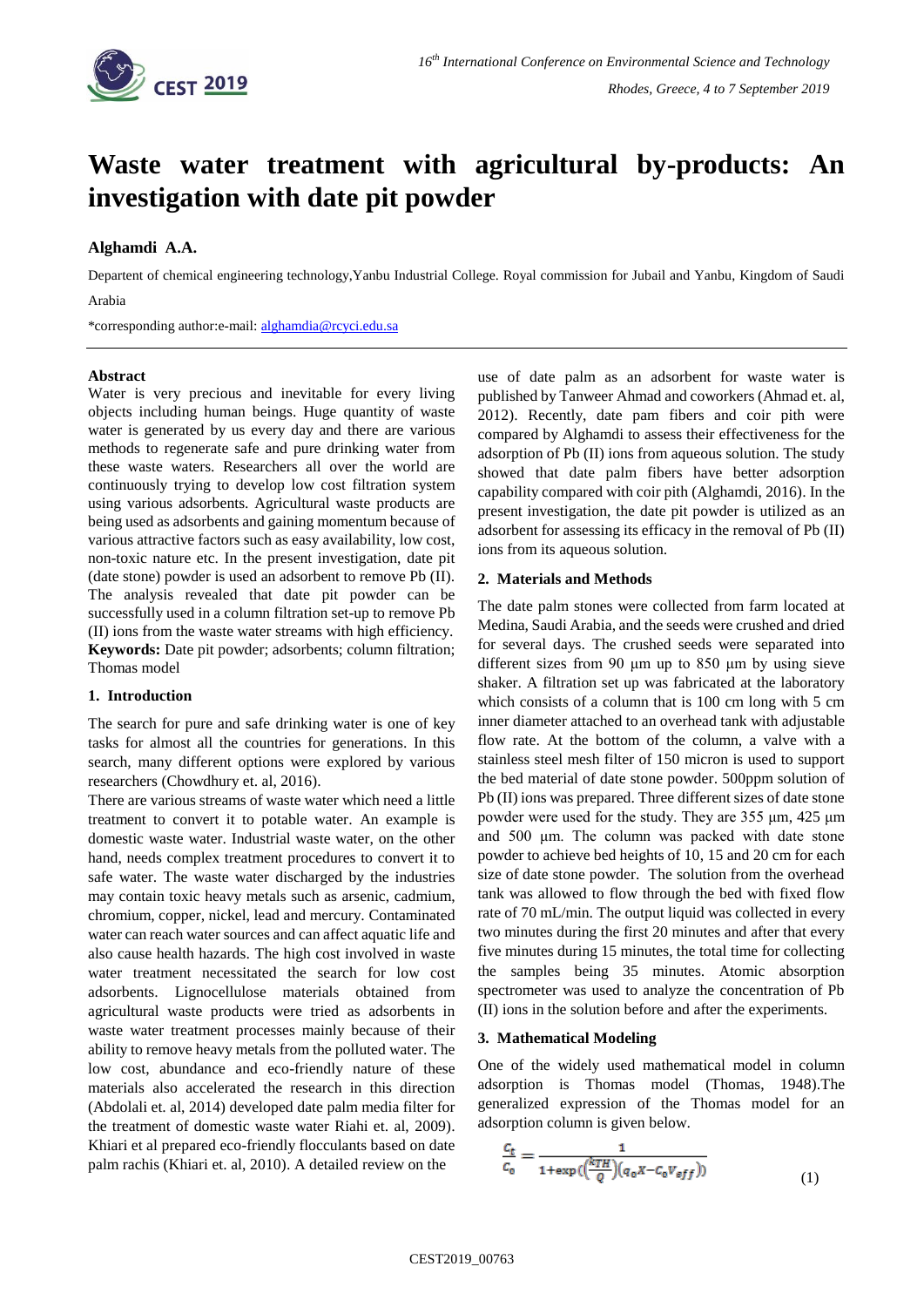

# **ISSN:2277-3754 International Journal of Engineering and Innovative Technology (IJEIT) Volume 1, Issue 3, March 2012**

where, influent and effluent concentrations (mg/L) are denoted as C0 and Ct, kTH is the Thomas kinetic coefficient (mL/min mg), and Q is the volumetric flow rate (mL/min). Adsorption capacity and mass of the adsorbent are denoted as  $q0$  (mg/g) and  $X(g)$ , and Veff is the effluent volume (ml). The linearized form of the Thomas model is expressed as;

$$
\ln\left(\frac{c_o}{c_t} - 1\right) = \frac{k_{TH}q_o X}{Q} - \frac{k c_o V_{eff}}{Q} \tag{2}
$$

Plot of ln  $[CO/Ct]$  – 1] versus t gives the value of Thomas kinetic coefficient designated as kTH, and adsorption capacity of the bed q0. Liner regression coefficient R2 show the fit between experimental data and generalized form of Thomas model equation while the average percentage errors  $(\infty)$  calculated according to (3) indicate the fit between the experimental and predicted values of Ct/C0 used for plotting breakthrough curves.

$$
E = \frac{\sum_{i=1}^{N} [(\frac{C_t}{C_0})_{exp} - (\frac{C_t}{C_0})_{theo} / (\frac{C_t}{C_0})_{exp}]}{N} \times 100
$$
\n(3)

#### **4. Results and Discussion**

The results obtained from the atomic absorption spectrometer before and after the adsorption studies were evaluated using Thomas model in order to understand the effectiveness of the adsorption by the date stone powder.

According to Thomas model Eq. (3) the liner plot of the experimental data at bed heights of 20, 15 and 10cm is presented in relation between ln((C0/Ct )-1) with respect to time in figures 1.



**Figure 1.** 500μm particle size

The figure shows that the Thomas model give a good fit of the measured adsorption breakthrough curves for adsorption of Pb (II) on date stone powder. Also, from this liners plot the effect of size on the column adsorption parameters such as Thomas kinetic coefficient (kTH) and the maximum solid phase concentration of the solute (qeq) can be determined from the slopes and y-intercepts. The results are shown in Tables 1 below.

**Table 1.** Parameters for date stone powder with 500 μm size

| <b>Bed size</b><br>(c <sub>m</sub> ) | <b>Flow rate</b><br>(mL/min) | $K_{TH}$<br>mL<br>min.mg | $q_{eq}$<br>mg | <i><b>G</b>total</i><br>mg | Correlation<br>coefficient |
|--------------------------------------|------------------------------|--------------------------|----------------|----------------------------|----------------------------|
| 20                                   | 70                           | 0.118146                 | 0.307599       | 56.70288                   | 0.9688                     |
| 15                                   |                              | 0.111888                 | 0.360246       | 53.6377                    | 0.6152                     |
| 10                                   |                              | 0.096656                 | 0.542341       | 54.7222                    | 0.8561                     |

As seen from the analysis, the maximum Pb (II) uptake and total adsorbed Pb (II) quantity values increased with time for all the particle sizes, which indicate the effectiveness of date stone powder to adsorb Pb (II) ions from its aqueous solution. In a recent study (Vera et al, 2018), sugarcane bagasse was used for adsorption of Pb (II) and Cd (II) ions from their aqueous solutions and Thomas model was successfully used to quantify the adsorption capacity of the bagasse. In another study, rice husk was utilized for removal of Pb (II) and Cr (VI) ions (Mitra et al, 2019) and similar approach was adopted to corroborate the adsorption kinetics.

#### **5. Conclusion**

A laboratory column filtrations setup was fabricated and the adsorption of Pb (II) ions onto this adsorbent was monitored. Atomic absorption spectrometer was used to measure the Pb (II) ions concentration in the effluent before and after each experiment. Thomas model was applied to study the efficiency of the date stone powder for adsorbing Pb (II) ions. It was observed that for date stone powder, the breakthrough point was giving clear evidence of the occupancy rate of the adsorbent with Pb (II) ions in all particle size ranges. The material can be further developed to fabricate cost effective filtration columns for the removal of heavy metals from contaminated water.

#### **References**

- S. Chowdhury, M. A. J. Mazumder, O. Al-Attas, and T. Husain,(2016), Heavy metals in drinking water: Occurrences, implications, and future needs in developing countries, *Sci. Total Environ*, **569–570**,476–488
- A. Abdolali, W. S. Guo, H. H. Ngo, S. S. Chen, N. C. Nguyen, and K. L. Tung,(2014),Typical lignocellulosic wastes and by-products for biosorption process in water and wastewater treatment: A critical review, *Bioresour. Technol.*, **160**, 57–66
- K. Riahi, A. Ben Mammou, and B. Ben Thayer,(2009), Date-palm fibers media filters as a potential technology for tertiary domestic wastewater treatment, *J. Hazard. Mater*., **161**, 2–3, 608–613.
- R. Khiari, S. Dridi-Dhaouadi, C. Aguir, and M. F. Mhenni,(2010), Experimental evaluation of eco-friendly flocculants prepared from date palm rachis, *J. Environ. Sci.*, **22**, 1539–1543.
- T. Ahmad et al.(2012), The use of date palm as a potential adsorbent for wastewater treatment: a review, *Environ. Sci. Pollut. Res.*, **19**, 5, 1464–1484.